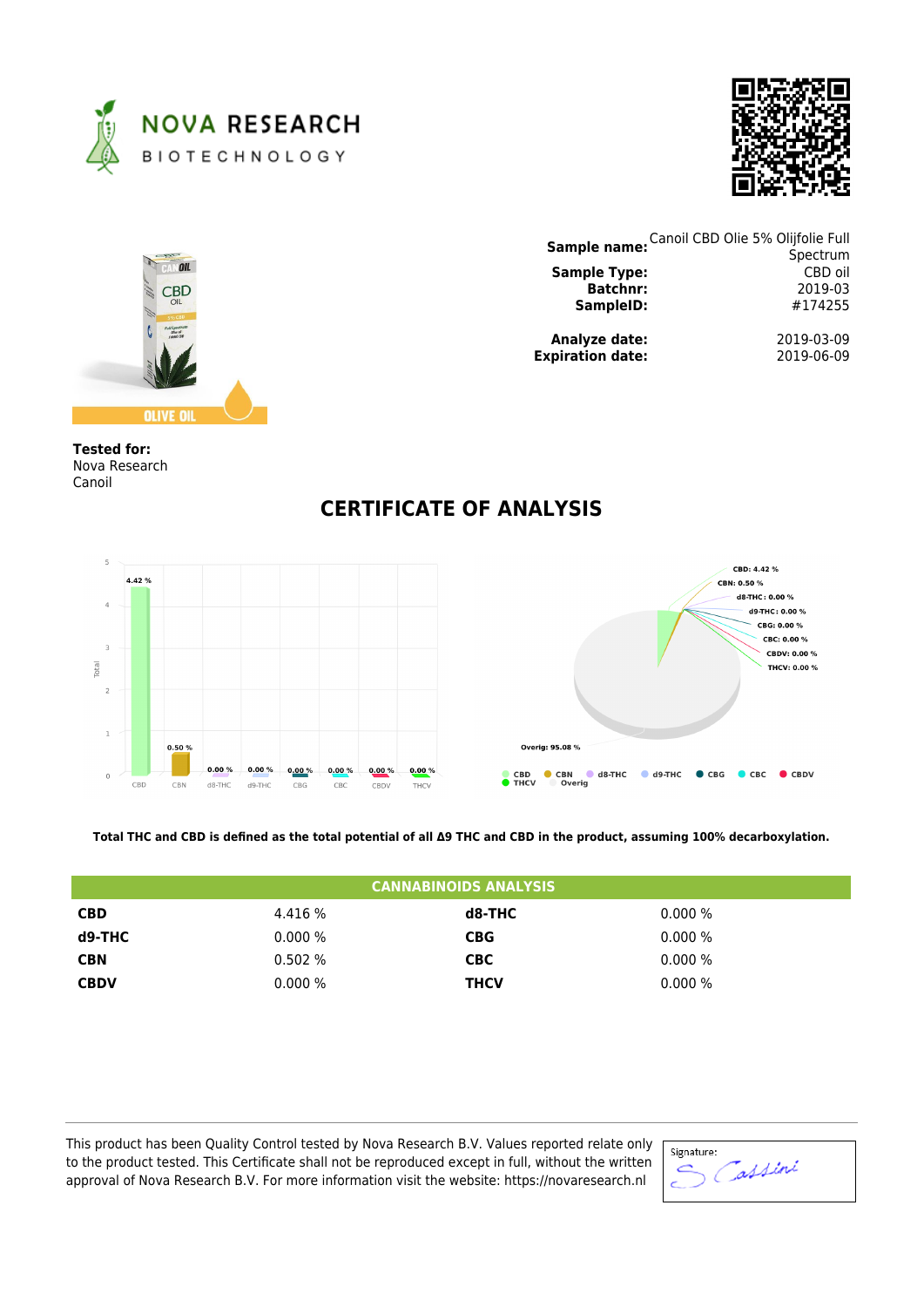





| Sample name: Canoil CBD Olie 5% Olijfolie Full |                     |
|------------------------------------------------|---------------------|
| <b>Sample Type:</b>                            | Spectrum<br>CBD oil |
| <b>Batchnr:</b>                                | 2019-03             |
| SampleID:                                      | #174255             |
| Analyze date:                                  | 2019-03-09          |
| <b>Expiration date:</b>                        | 2019-06-09          |

**Tested for:** Nova Research Canoil

## **CERTIFICATE OF ANALYSIS**

| <b>TERPENES ANALYSIS</b> |           |                  |           |  |
|--------------------------|-----------|------------------|-----------|--|
| alpha-Pinene             | $0.000\%$ | Camphene         | $0.000\%$ |  |
| beta-Pinene              | 0.042%    | <b>Myrcene</b>   | 0.000%    |  |
| delta-3-Carene           | 0.000%    | Limonene         | 0.253%    |  |
| <b>Eucalyptol</b>        | 0.000%    | Linalool         | $0.000\%$ |  |
| <b>Borneol</b>           | 0.000%    | <b>Terpineol</b> | $0.000\%$ |  |
| beta-Caryophyllene       | 0.016%    | <b>Humulene</b>  | 0.000%    |  |
| alpha-Bisabolol          | 0.018%    |                  |           |  |

This product has been Quality Control tested by Nova Research B.V. Values reported relate only to the product tested. This Certificate shall not be reproduced except in full, without the written approval of Nova Research B.V. For more information visit the website: https://novaresearch.nl

| Signature: |
|------------|
|            |
|            |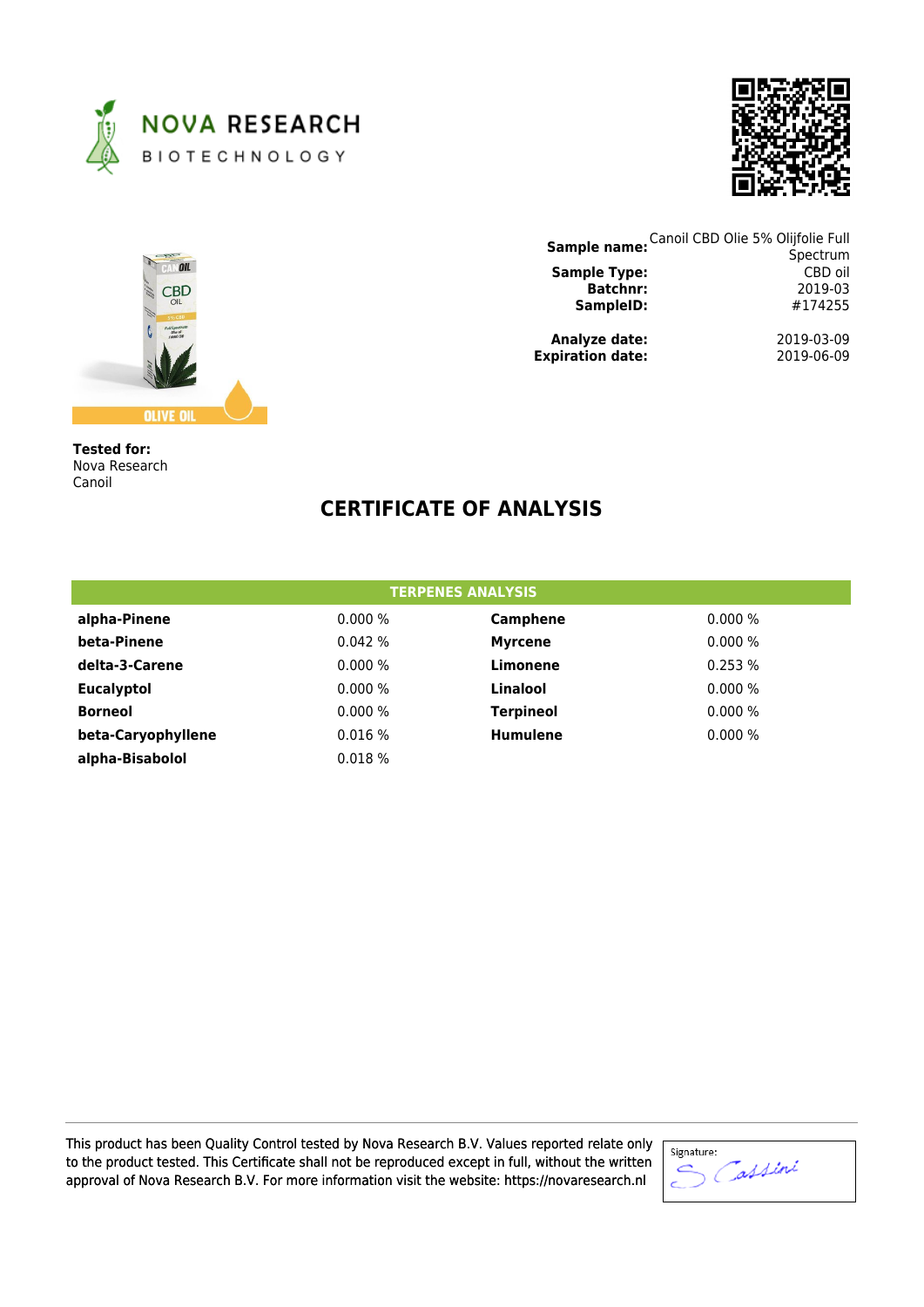| <b>Chromatogram and Results</b> |                  |                         |        |
|---------------------------------|------------------|-------------------------|--------|
| <b>Injection Details</b>        |                  |                         |        |
| Injection Name:                 | 174255           | Run Time (min):         | 5.10   |
| Vial Number:                    | 49               | Injection Volume: 1,00  |        |
| Injection Type:                 | <b>Unknown</b>   | Channel:                | GC 1   |
| Calibration Level:              |                  | Wavelength:             | n.a.   |
| Instrument Method:              | cannabis potency | Bandwidth:              | n.a.   |
| <b>Processing Method:</b>       | <b>Potency</b>   | <b>Dilution Factor:</b> | 1,0000 |
| Injection Date/Time:            | 08-mrt-19 15:15  | Sample Weight:          | 1,0000 |